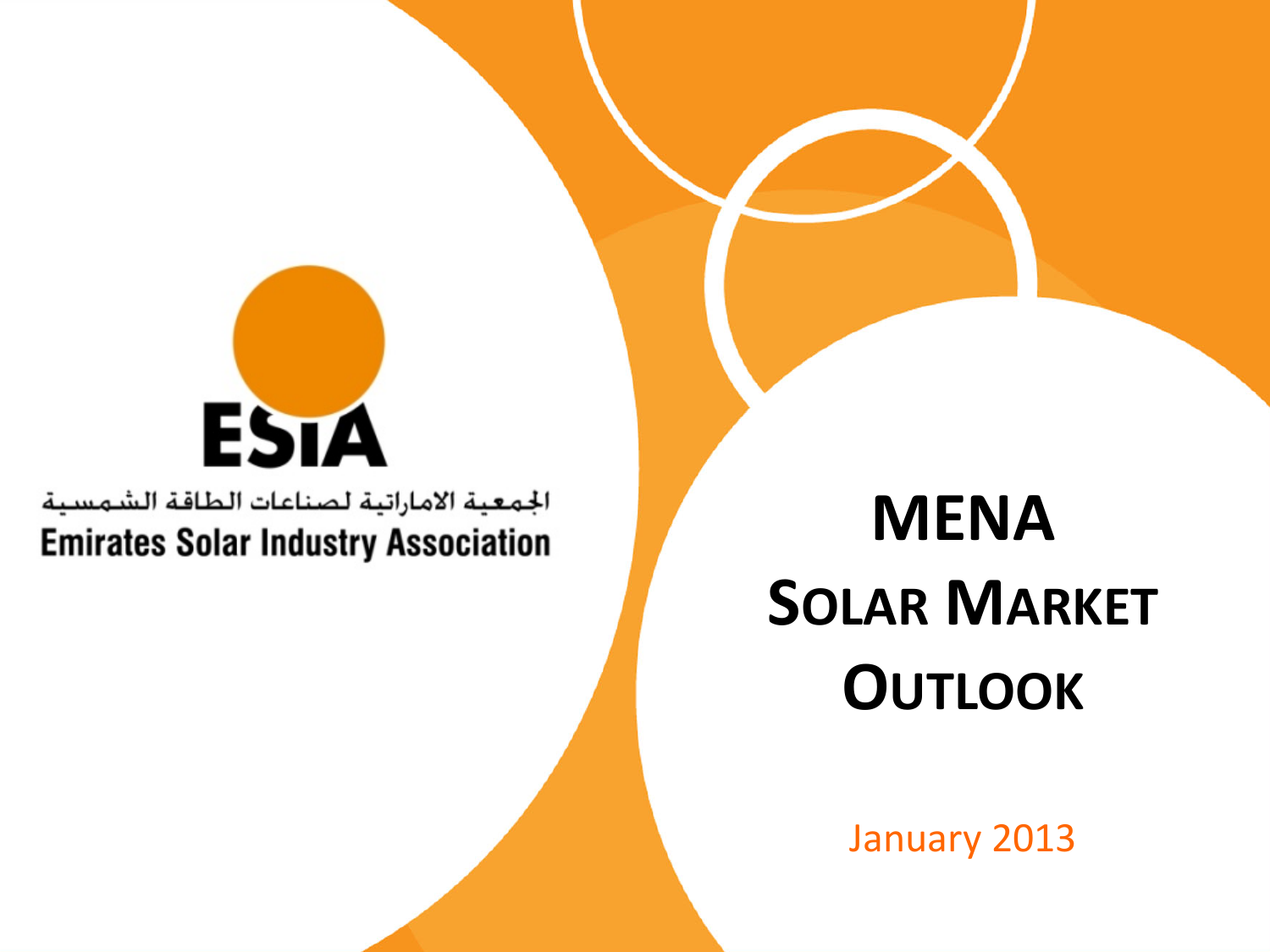### **MENA Trends** Electricity production capacity demands are growing rapidly





- **Rising population**
- **Urbanization**
- **Economic growth and industrialization**
- $\triangleright$  Electricity production growth has outpaced economic growth (GDP)
- $\triangleright$  Electricity production growth has outpaced capacity growth

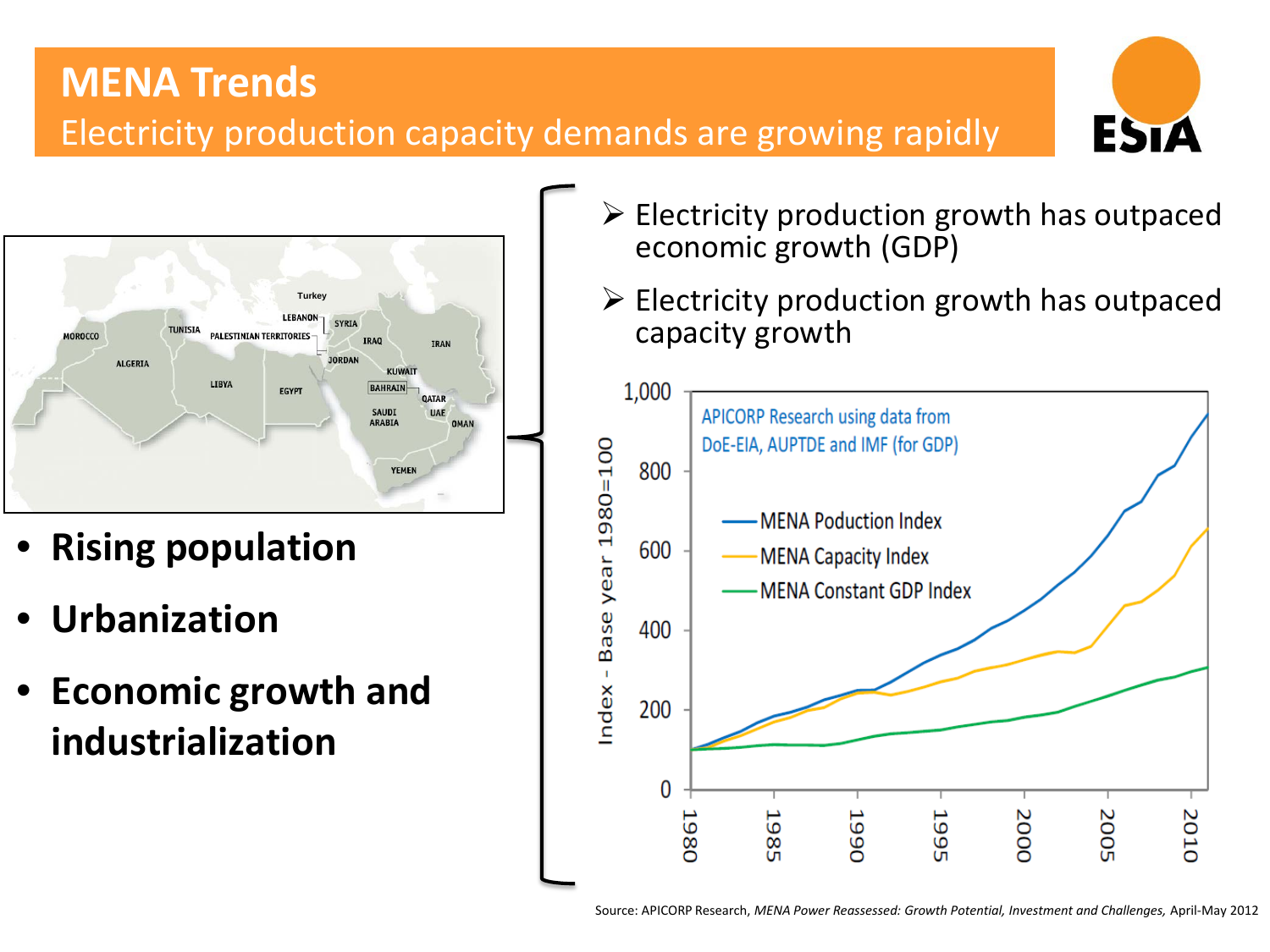## **Meeting the MENA Energy Demand Challenge** A sustainable strategy





**Aims at curbing electricity demand by using technical, regulatory, and information levers**



**Aims at having a diversified portfolio optimized to the specific country context**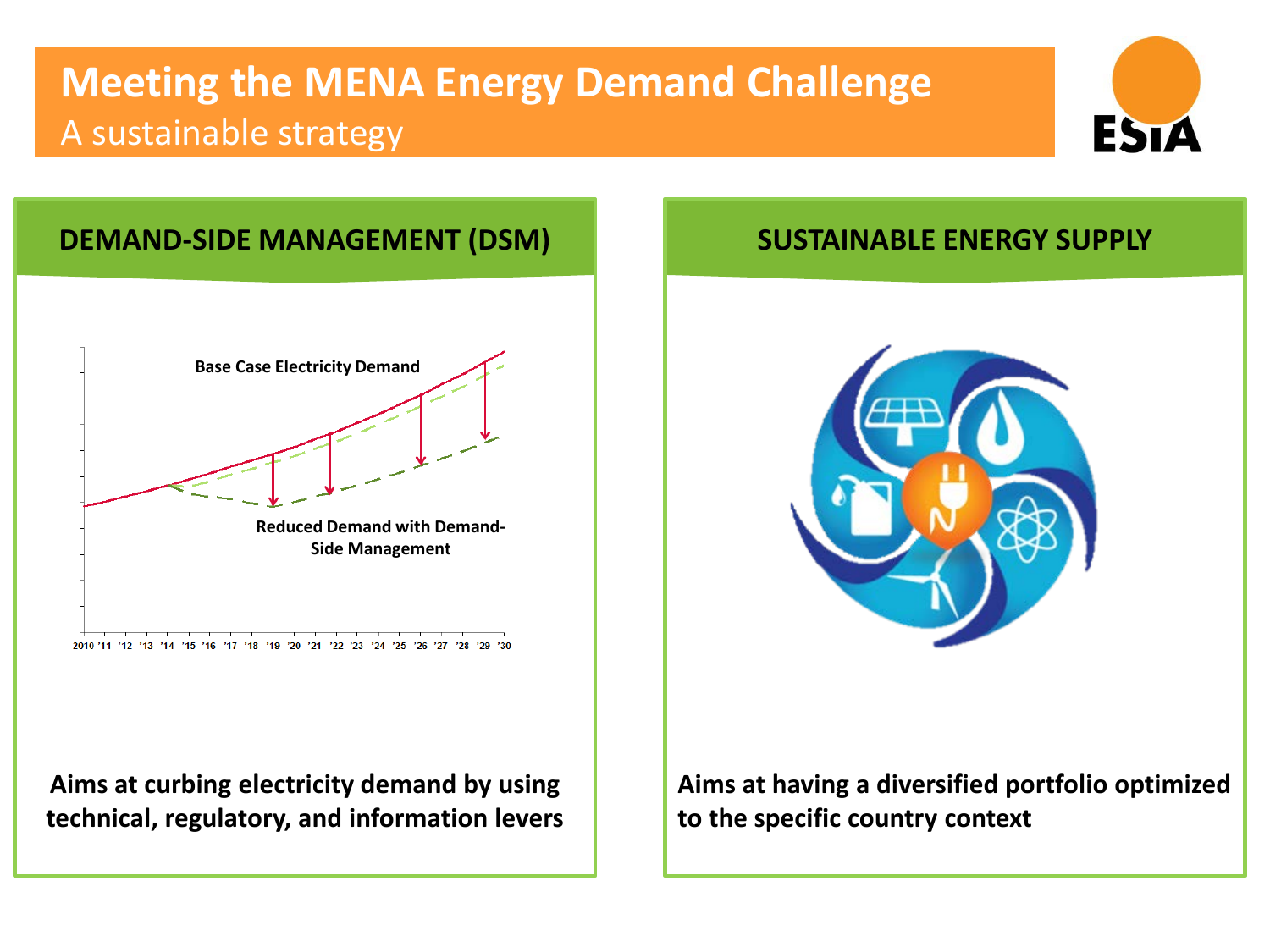## **Meeting the MENA Energy Demand Challenge** The current energy mix is not sustainable



In 2010, ~60% of power generated using natural gas and ~37% using oil

ESTA

- Limited renewables deployment, mostly hydro
- If new, fossil capacity is required to meet demand…
	- Significant budgetary strain on hydrocarbon importers
	- Significant opportunity cost to hydrocarbon exporters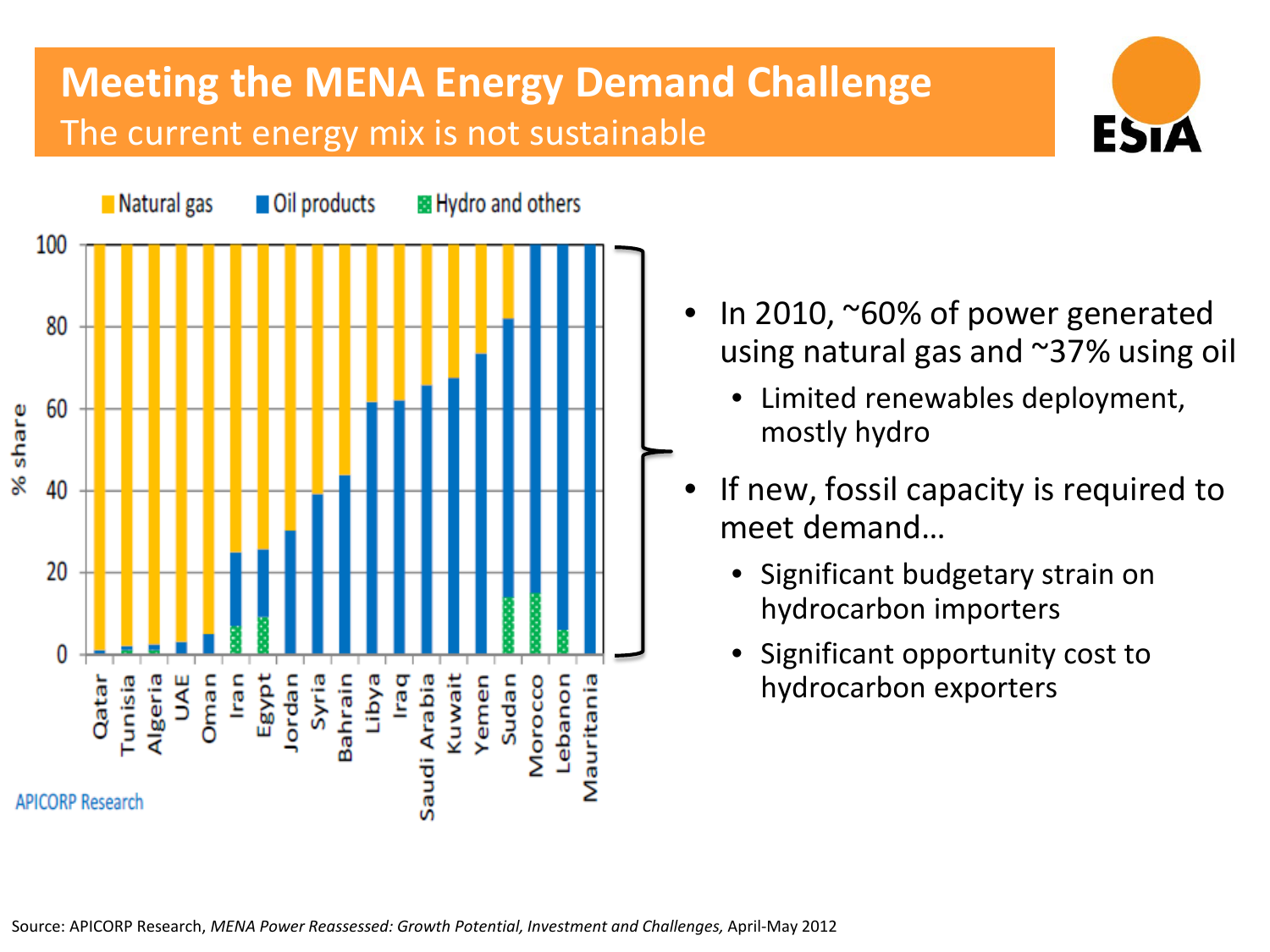## **Meeting the MENA Energy Demand Challenge** The sustainable energy mix



## **Energy Mix Diversification**

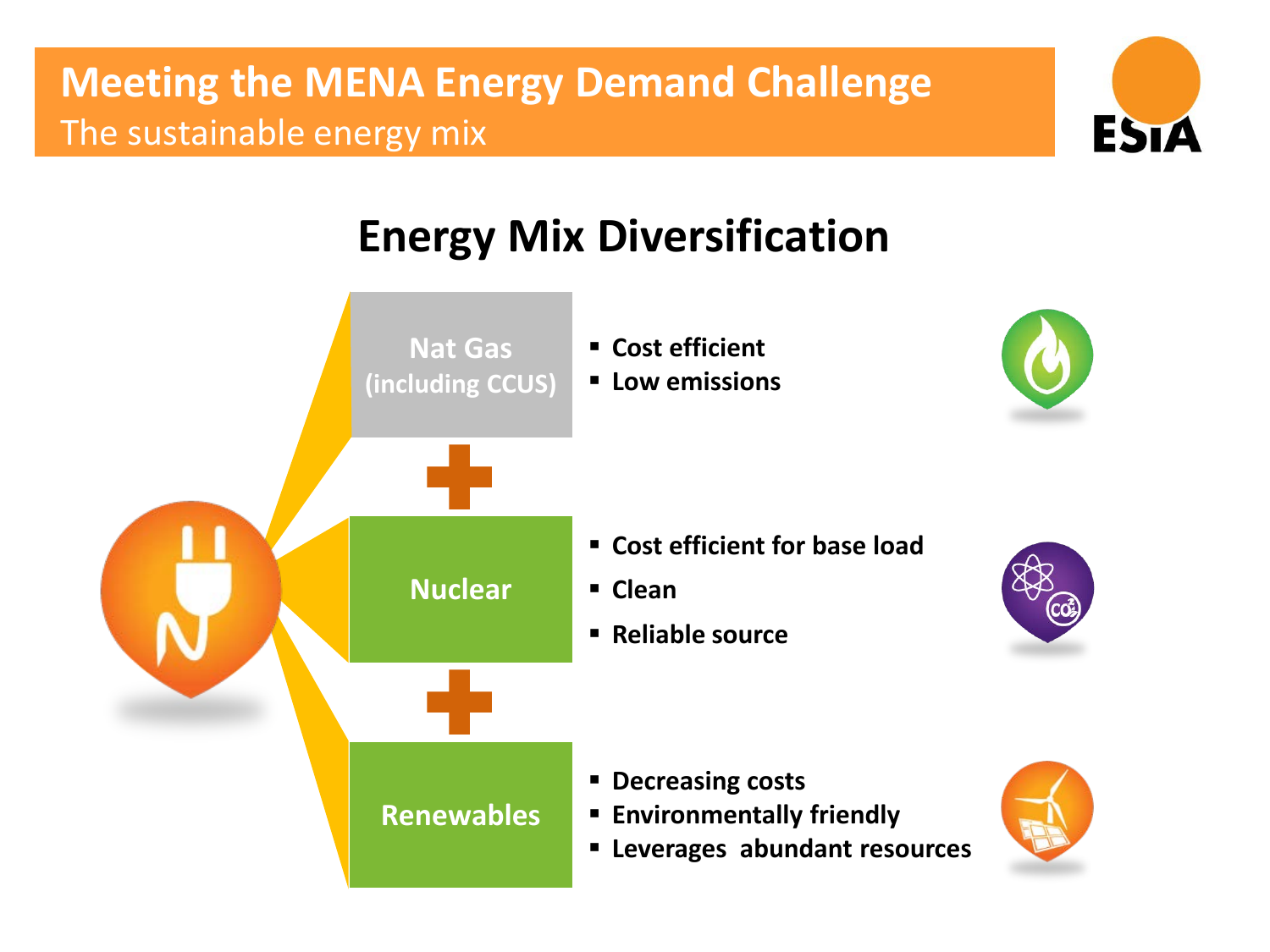## **The MENA Sustainable Energy Mix Opportunity** *Sunrise in the Desert: Solar becomes commercially viable in MENA*



. . .

#### **ESIA research report released January 2012**



| scenario                |                            |                       |                                        |                                             | Optimal solar<br>qeneration |                            |
|-------------------------|----------------------------|-----------------------|----------------------------------------|---------------------------------------------|-----------------------------|----------------------------|
| <b>Capital</b><br>(S/W) | <b>Opex</b><br>(\$/kWh/vr) | Cost<br>οf<br>capital | Legacy<br>low-cost<br>gas <sup>8</sup> | <b>Imported</b><br>fuel price<br>(\$/MMBtu) | <b>MW</b>                   | % of total<br>$capacity^9$ |
| 2.5                     | 30                         | 8%                    | Yes                                    | 10                                          | 0                           | 0                          |
| 2.5                     | 30                         | 4%                    | Yes                                    | 10                                          | 700                         | 6.3%                       |
| 2.5                     | 30                         | 8%                    | <b>No</b>                              | 10                                          | 0                           | 0                          |
| $\overline{2}$          | 30                         | 8%                    | Yes                                    | 10                                          | 400                         | 3.7%                       |
| 2.5                     | 30                         | 8%                    | Yes                                    | 13                                          | 0                           | Ω                          |
| 2.5                     | 30                         | 4%                    | Yes                                    | 13                                          | 1600                        | 14.1%                      |
| 2.5                     | 30                         | 8%                    | <b>No</b>                              | 13                                          | 1500                        | 13.3%                      |
| 2                       | 30                         | 8%                    | Yes                                    | 13                                          | 1500                        | 13.3%                      |
| $\overline{2.5}$        | 30                         | 8%                    | Yes                                    | 16                                          | 1500                        | 13.3%                      |
| 2.5                     | 30                         | 4%                    | Yes                                    | 16                                          | 2900                        | 22.9%                      |
| 2.5                     | 30                         | 8%                    | No                                     | 16                                          | 2100                        | 17.7%                      |
| $\overline{2}$          | 30                         | 8%                    | Yes                                    | 16                                          | 2300                        | 19.0%                      |

#### • **Solar power has become commercially viable in the MENA region due to:**

- Dramatic reduction in solar equipment costs
- Good fit of solar power resource with regional demand patterns, particularly in the Gulf where air-conditioning dominates peak demand
- Increasingly limited access to cheap hydrocarbons, leading to reliance on expensive imported LNG and/or oil-based fuels for power generation